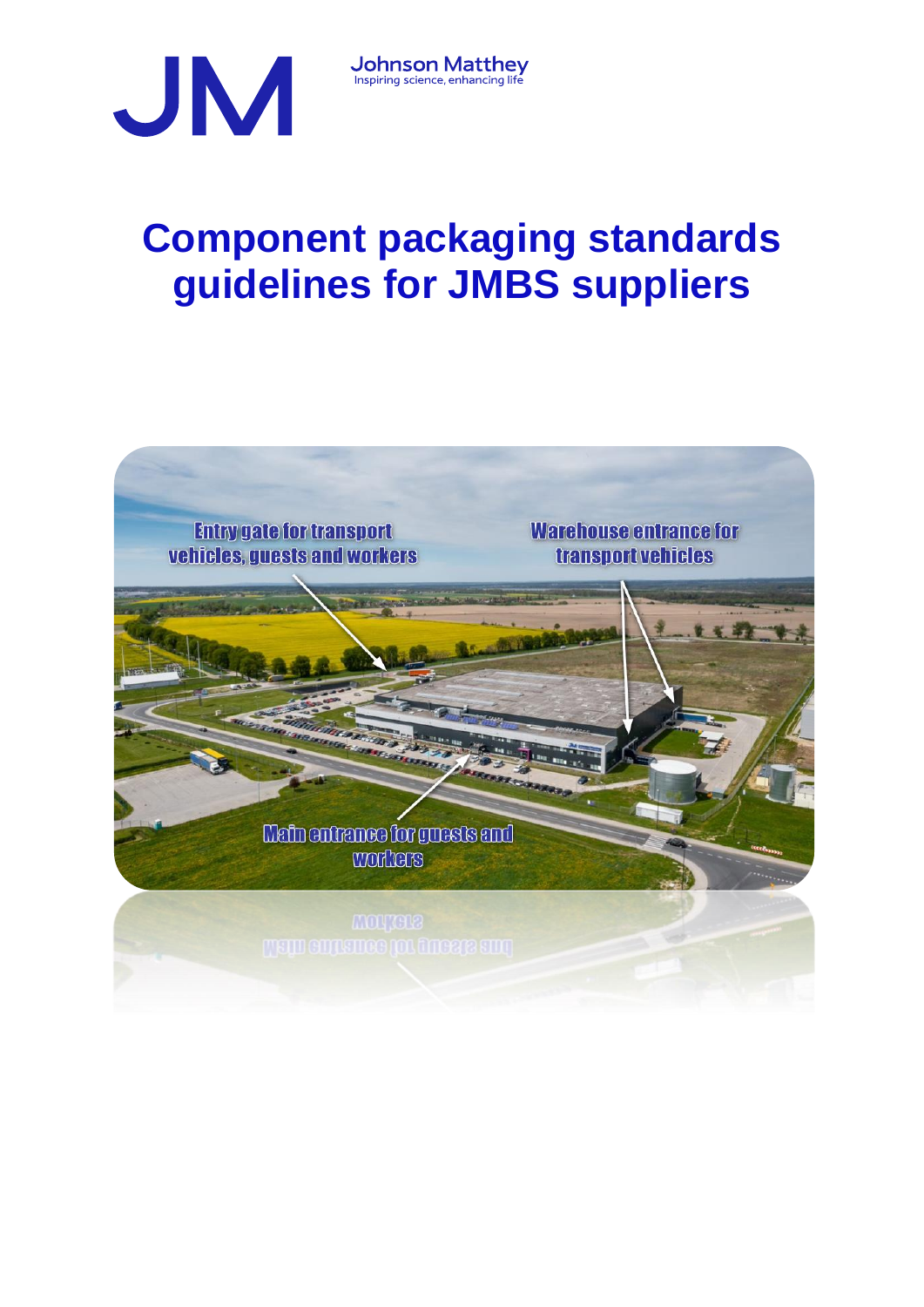# Table of Contents

| 1.  |       |  |  |
|-----|-------|--|--|
| 2.  |       |  |  |
| 3.  |       |  |  |
| 4.  |       |  |  |
| 5.  |       |  |  |
| 6.  |       |  |  |
| 7.  |       |  |  |
| 8.  |       |  |  |
| 9.  |       |  |  |
| 10. |       |  |  |
| 11. |       |  |  |
| 12. |       |  |  |
| 13. |       |  |  |
| 14. |       |  |  |
|     | 14.1. |  |  |
|     | 14.2. |  |  |
| 15. |       |  |  |
|     | 15.1. |  |  |
|     | 15.2. |  |  |
|     |       |  |  |
| 16. |       |  |  |
| 17. |       |  |  |
| 18. |       |  |  |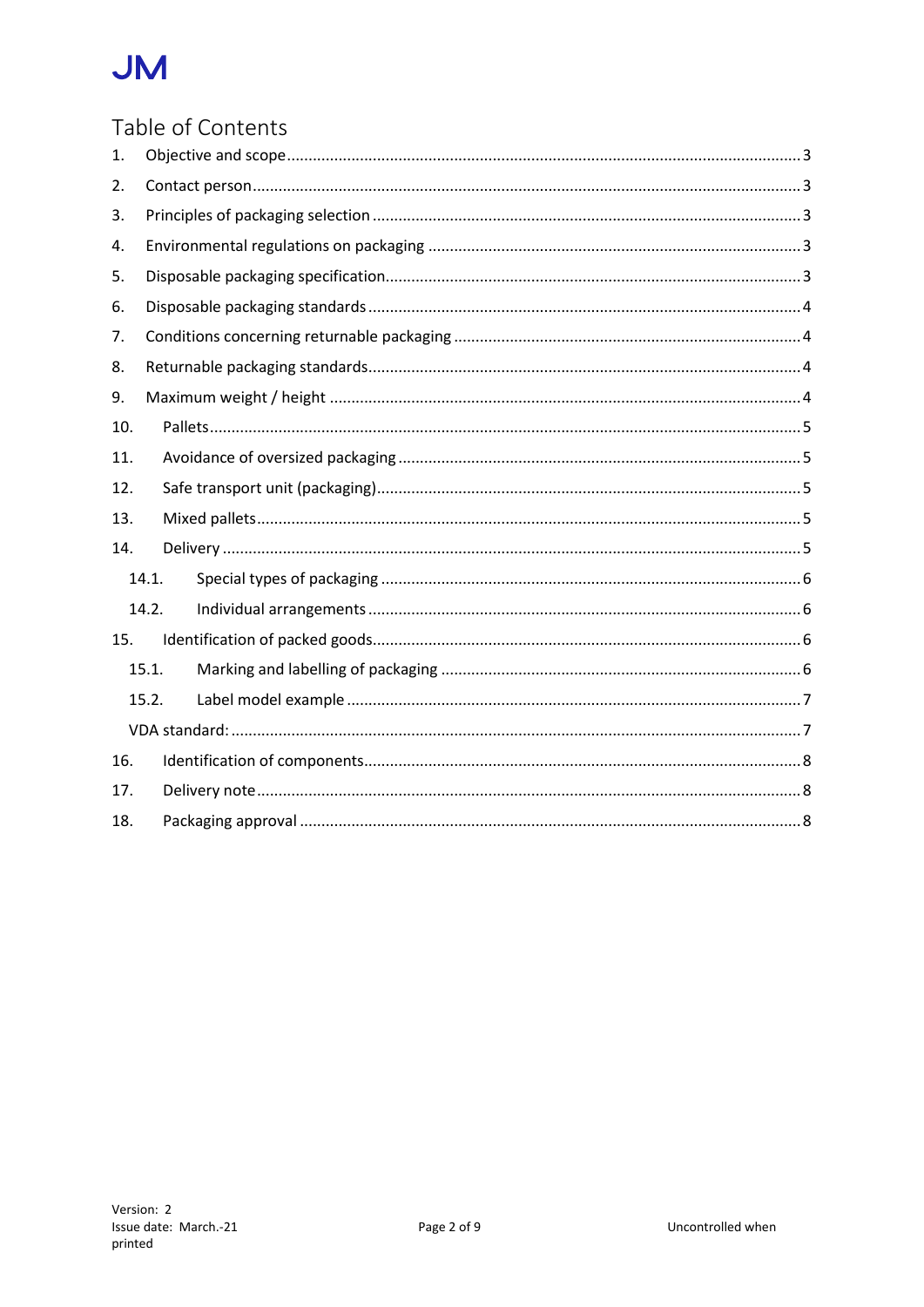# <span id="page-2-0"></span>**1. Objective and scope**

The aim of this manual is to inform suppliers about JMBS' requirements as to packaging standards for components delivered to our plant.

By using the specifications below, we strive to ensure efficient and frictionless flow of materials between the supplier and JMBS.

# <span id="page-2-1"></span>**2. Contact person**

The responsible Commodity Buyer is a contact person in case of packaging topics for particular component.

Supplier Development Leader is responsible for contact with the supplier regarding packaging adjustment and development as well as requirements connected to this procedure.

# <span id="page-2-2"></span>**3. Principles of packaging selection**

Packaging should always be selected based on economic and ecological aspects. All packaging must meet legal and regulatory requirements (including local requirements applicable in the country to which the shipment is sent) and have a possibly minimal impact on contamination of the environment.

No matter what type of material is chosen, it must meet the following criteria:

- it cannot compromise the quality of delivered components in any way;

- components should be packed and placed on the pallet in the most effective way;

- components should be transported in a safe manner;

- components should be packed in a way that will ensure a safe and effortless unloading at the supplier's site.

# <span id="page-2-3"></span>**4. Environmental regulations on packaging**

JMBS supplier is obligated to reduce the amount of negative environmental impact of the substances used for production of packaging as well as of generated packaging waste by limiting the volume and weight of packaging to the necessary minimum required to fulfil the function of packaging and ensure safety of the product taking into account JMBS' expectations. JMBS supplier is obligated to reduce the amount and negative environmental impact of the

substances used for production of packaging as well as of generated packaging waste by: - ensuring, the packaging does not contain harmful substances in quantities that pose threat to the product, the environment or human health;

- ensuring, the maximum sum of heavy metals content (lead, cadmium, mercury and hexavalent chromium) in the packaging does not exceed 100 mg/kg, excluding the packaging defined in regulations.

JMBS supplier is obligated to deliver products in packaging that is designed and made in a way that enables its multiple use and subsequent recycling or at least recycling if multiple use is not possible or other than recycling form of recovery if recycling is not possible.

# <span id="page-2-4"></span>**5. Disposable packaging specification**

Packaging should meet the requirements referred to in the points above. The material can be arranged in layers provided that subsequent layers do not impact the quality of the components in lower layers.

The quality of the packaging must ensure, that the requirements concerning carrying capacity and additional load are met. The maximum gross weight of a single packaging / carton box should not exceed 12 kg.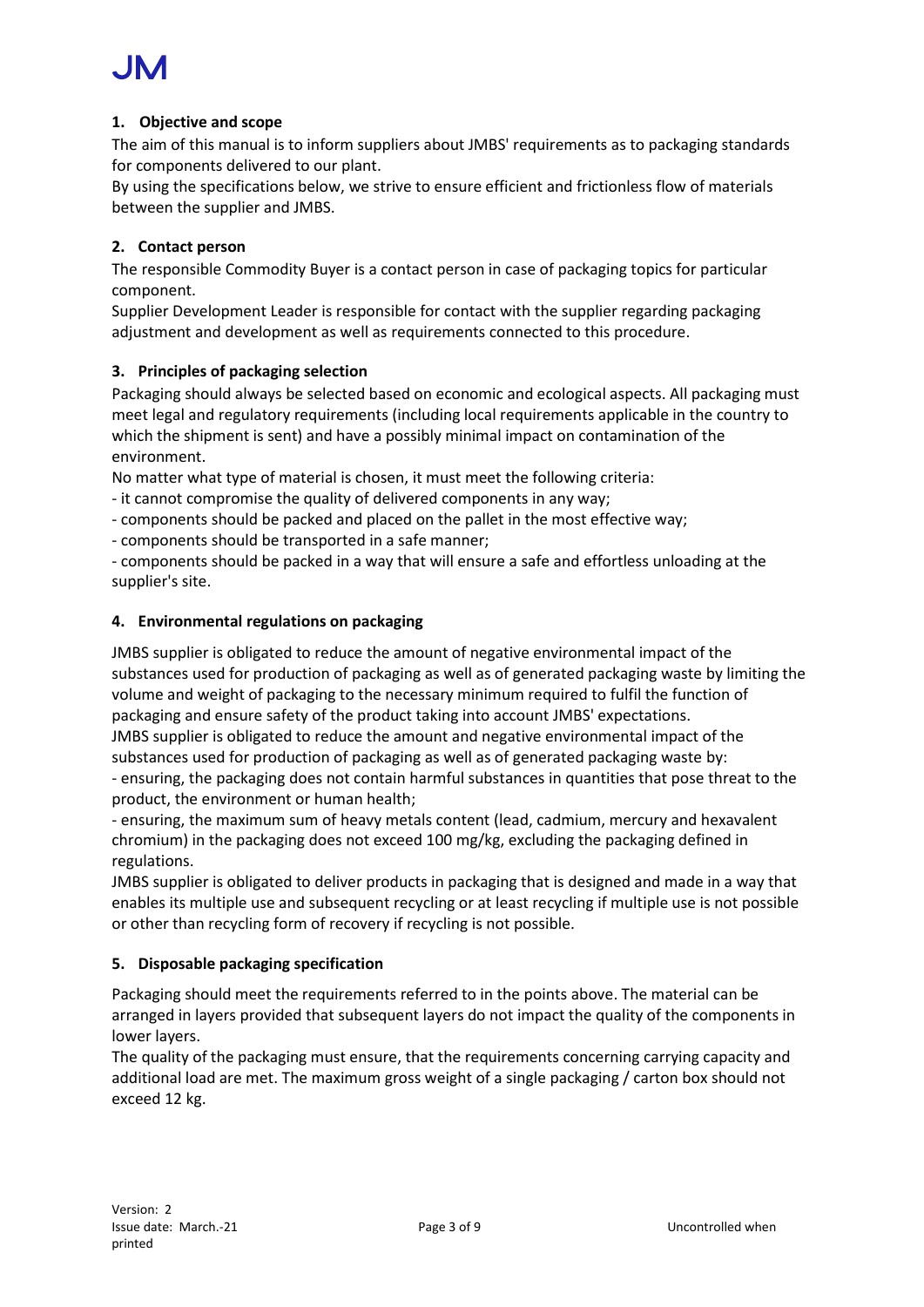# <span id="page-3-0"></span>**6. Disposable packaging standards**

Sizes of acceptable cardboard packaging.



#### <span id="page-3-1"></span>**7. Conditions concerning returnable packaging**

If possible, returnable KLT containers should be used for transportation of goods. To ensure long lifespan, returnable packaging should be handled with caution and should not be used for purposes which it is not designed for.

Supplier should inform JMBS in advance of the details related to the management of returnable packaging (e.g. method of return, liability and cleaning requirements, etc.).

#### <span id="page-3-2"></span>**8. Returnable packaging standards**

<span id="page-3-3"></span>Generally, returnable packaging is selected individually for the designed production line.

#### **9. Maximum weight / height**

The material should be delivered in packaging placed on a 120x80 cm pallet. Packaging should not project beyond the outline of the pallet.

The maximum weight of a pallet is 500 kg (exception: cell suppliers - weight of a loaded pallet including the pallet weight itself cannot exceed 1,000kg)

The maximum height of a pallet is 150 cm (see pictures below).

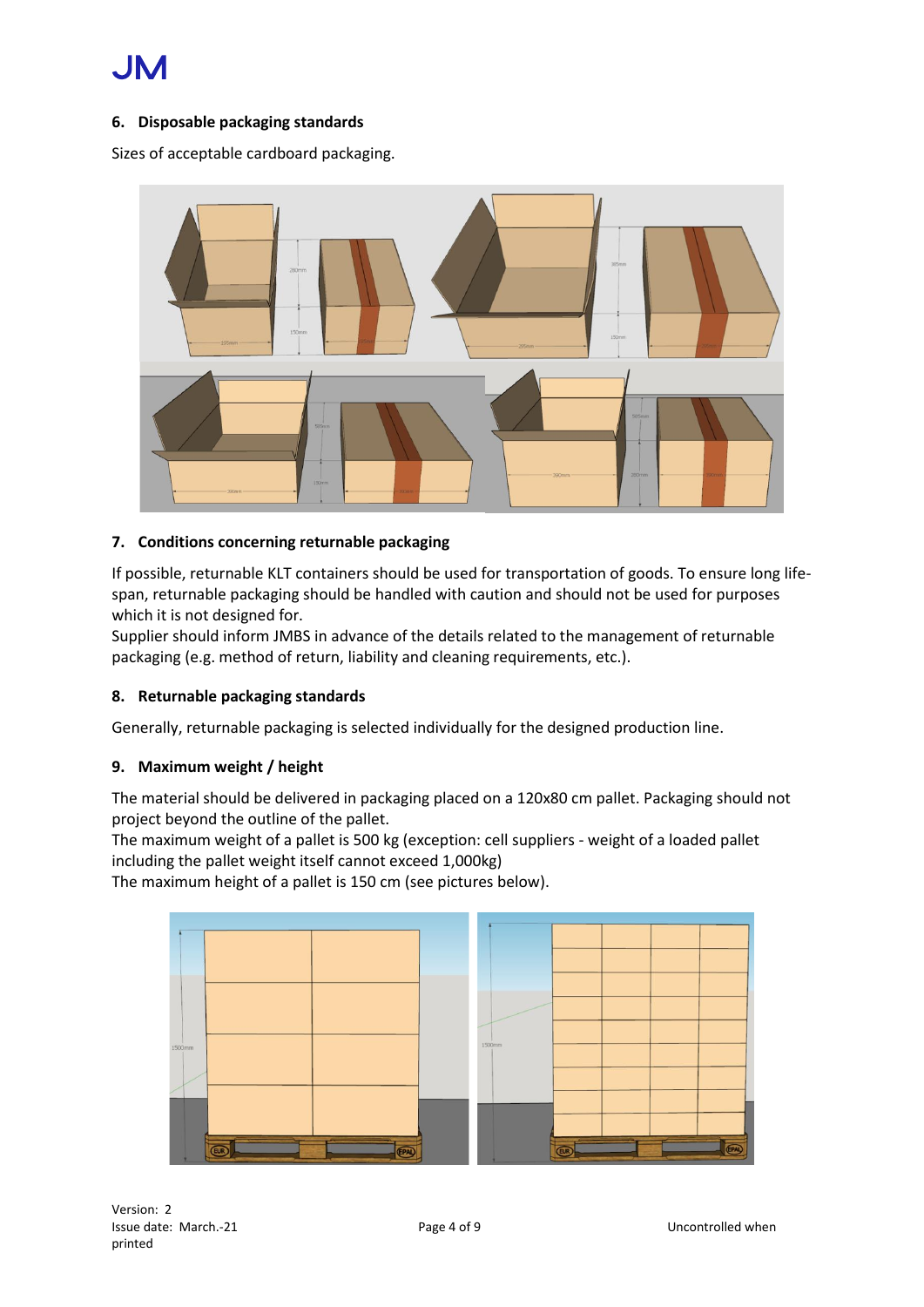#### <span id="page-4-0"></span>**10. Pallets**

Pallets should meet EPAL requirements, if not agreed otherwise with JMBS. In case of pallet stacking, pallets must be marked with information about the number of permissible layers. Out of concern for the environment, JMBS prefers a maximum use of transport capacity, which can be achieved by using a method of packing, that will safely allow stacking pallets during transport. The supplier should ensure that this approach is safe for both employees and packed goods, during transport and on the supplier's / customer's premises.

<span id="page-4-1"></span>If pallets cannot be stacked, they must be marked with a "DO NOT STACK" label.

#### **11. Avoidance of oversized packaging**

It is obligatory to comply with the basic dimensions of a pallet and oversize packaging should be avoided. In case of non-compliance with the above, JMBS will have to reject the delivery or charge the supplier with the costs of repacking of the goods.

#### <span id="page-4-2"></span>**12. Safe transport unit (packaging)**

For environmental reasons, constricting is only allowed in exceptional cases upon JMBS's approval. Proper securing of the goods with a plastic tape.

In case of components delivered in returnable containers, the packaging should be safely arranged on the pallet, secured with a cover and cross-fastened - two strips of PP tape along the pallet + two strips of PP tape crosswise.

In case of components delivered in disposable cartons, the hardness of the cartons has to be taken under consideration:

- cartons made of hard cardboard: the packaging should be safely arranged on the pallet and crossfastened - two strips of PP tape along the pallet + two strips of PP tape crosswise. If the cartons have sufficiently hard filling, it is recommended to use cardboard angle bars.

- cartons made of soft cardboard \*: in such cases it is allowed to wrap the cartons with stretch foil. The use of plain plastic wrap (known as cling film) is not allowed due to the cartons sticking together during transport, which leads to difficulties during unpacking.

\* In order to protect the environment, JMBS does not accept the use of heat-shrinkable foil.



#### <span id="page-4-3"></span>**13. Mixed pallets**

One packaging cannot contain more than one component type.

It is permissible to store packages of different components on one pallet, however they must be appropriately marked (collective label, individual label).

#### <span id="page-4-4"></span>**14. Delivery**

The selection of the packaging and securing of a package should guarantee a safe transport of goods without damaging the components.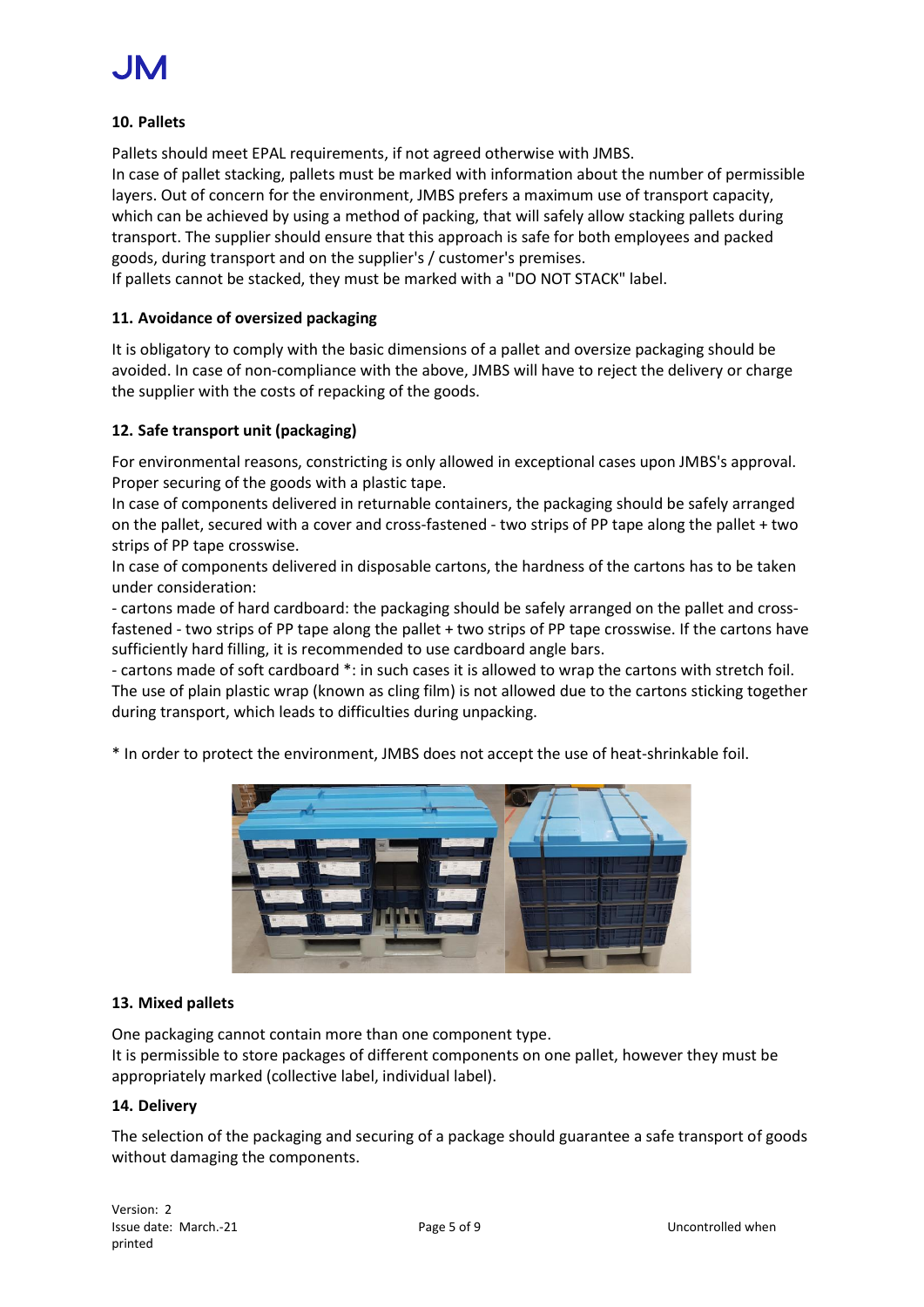### <span id="page-5-0"></span>**14.1. Special types of packaging**

Special types of packaging that were not mentioned in packing specification or packing instructions must be approved by JMBS Purchasing Department.

#### **14.2. Individual arrangements**

<span id="page-5-1"></span>Individual arrangements with JMBS Purchasing Department always take precedence over general packing specifications included in the Packaging Manual.

#### <span id="page-5-3"></span><span id="page-5-2"></span>**15. Identification of packed goods**

#### **15.1. Marking and labelling of packaging**

An easily identifiable label showing a 5-digit material number as assigned by JMBS and the number of products in the package should be affixed to all packaging. The labels should be placed in such a way that ensures their visibility on the pallet from each of the outer sides. If the material is packed into 1-4 carton boxes per layer, the labels should be placed in such a way that ensures their visibility on the shorter sides of the pallet. If there are more than 4 carton boxes on a pallet, the labels should be placed in such a way that ensures their visibility on the wider sides of the pallet. The labels should meet Odette, VDA 4902 v. 4 standards or specific to the project (GTL/VDA 4994). All packaging, both outer and inner, should have an easily identifiable label.

An example of a picture of a proper marking of packaging with labels. Shorter side:

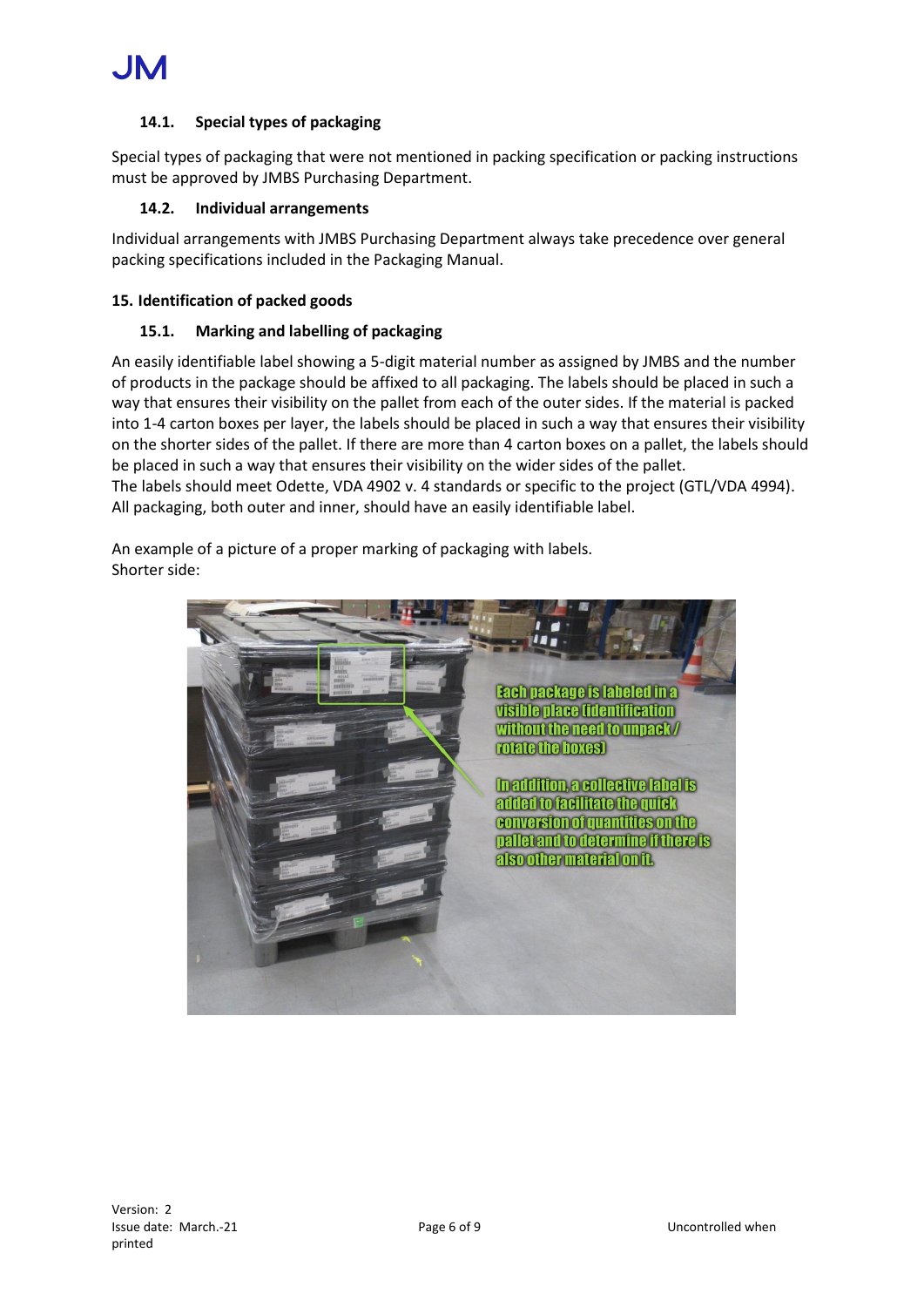#### Wider side:



A label should contain the following data:

- Product number as used by JMBS
- Short description of the product (e.g. plastic housing)
- Material quantity contained in the package along with the measurement unit (e.g. pcs., kg, etc.)
- Material production date
- Expiration date (if applicable)

<span id="page-6-0"></span>Moreover, JMBS recommends all suppliers switching to QRC coding standard.

# **15.2. Label model example**

<span id="page-6-1"></span>VDA standard:

| n Receiver                                                        |                                  | <b>» Dock Gate</b> |                                                             | (4) Net Weight [kg]                                                                           |            |  |  |
|-------------------------------------------------------------------|----------------------------------|--------------------|-------------------------------------------------------------|-----------------------------------------------------------------------------------------------|------------|--|--|
| Johnson Matthey Battery Systems Sp. z o.o.                        |                                  |                    | 22                                                          | (s) Gross Weight [kg]                                                                         |            |  |  |
| » Advice Note No.<br>005500245423                                 |                                  |                    |                                                             | 245                                                                                           |            |  |  |
|                                                                   |                                  |                    | in No. of boxes<br>50                                       |                                                                                               |            |  |  |
| (7) JMBS P/N<br>16996<br><u> Ali io alai a ila illai i la all</u> |                                  |                    | <sub>da</sub> Supplier Address<br>Gliwice, Grzegorza 2go 22 |                                                                                               |            |  |  |
|                                                                   |                                  |                    | as Supplier P/N<br>123456                                   |                                                                                               |            |  |  |
| <sub>(8)</sub> Quantity<br>50                                     | o Unit<br>pcs                    |                    |                                                             | <u> Ali in alama kata masa shi</u>                                                            |            |  |  |
| <u> III IIIIIIIIII III</u>                                        | do Component Description         |                    | Cell holder left (0275007678)                               |                                                                                               |            |  |  |
| (iii) Supplier<br>985485751<br>Number                             | <sub>pa</sub> Engineering Change |                    |                                                             |                                                                                               | un Date    |  |  |
|                                                                   |                                  |                    |                                                             |                                                                                               | 16.09.2069 |  |  |
| na Serial No.<br>7568456754                                       |                                  |                    | (17) Batch No.                                              | 3,45345E+11                                                                                   |            |  |  |
| an Receiver (footer)                                              |                                  |                    |                                                             | Johnson Matthey Battery Systems Sp. z o.o., Address: ul. Einsteina 36, 44-109 Gliwice, Poland |            |  |  |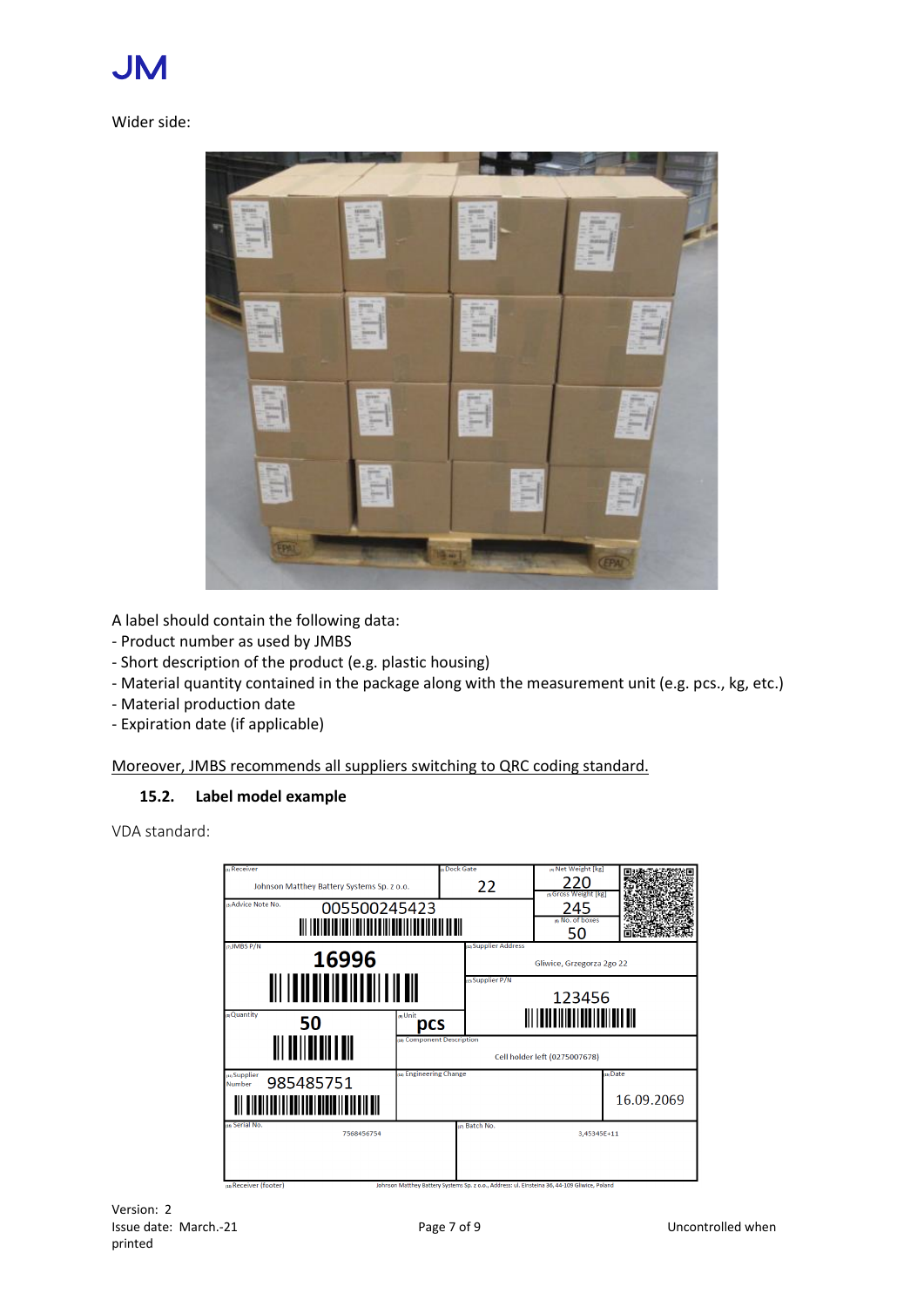VDA label fields explanation:

| Position number | Number discription           |  |  |
|-----------------|------------------------------|--|--|
| on VDA label    |                              |  |  |
| 1               | <b>Receiver</b>              |  |  |
| $\overline{2}$  | <b>Dock-Gate</b>             |  |  |
| 3               | <b>Advice Note No.</b>       |  |  |
| 4               | <b>Net Weight</b>            |  |  |
| 5               | <b>Gross Weight</b>          |  |  |
| 6               | <b>Number of Boxes</b>       |  |  |
| 7               | <b>JMBS P/N</b>              |  |  |
| 8               | Quantity                     |  |  |
| 9               | Unit                         |  |  |
| 10              | <b>Component Discription</b> |  |  |
| 11              | <b>Supplier Number</b>       |  |  |
| 12              | <b>Supplier Address</b>      |  |  |
| 13              | Supplier P/N                 |  |  |
| 14              | <b>Engineering Change</b>    |  |  |
| 15              | Date                         |  |  |
| 16              | Serial No.                   |  |  |
| 17              | Batch / Lot No.              |  |  |
| 18              | <b>Receiver (footer)</b>     |  |  |

#### <span id="page-7-0"></span>**16. Identification of components**

A supplier must identify all the components that have been packed, if the components are packed into additional packaging such as bags, rolls, etc. They should have labels with product number as used by JMBS and the number of components contained in it.

#### <span id="page-7-1"></span>**17. Delivery note**

The delivery should contain a delivery note in the form of a shipping document containing: product numbers, quantities of the individual products, individual number of the document to identify the delivery, type and quantity of packaging, date of dispatch and Purchase Order number (PO nr). Delivery note (DN) should be submitted along with the shipment, and placed in such a way that ensures its accessibility without tearing/opening the package with the goods.

#### <span id="page-7-2"></span>**18. Packaging approval**

All forms / types of component packaging shipped to JMBS must be approved by JMBS Purchasing Department.

For this purpose, the supplier must complete the Packaging Data Sheet.

In the event of packaging change, the supplier is required to additionally complete the Change Overview sheet.

The completed and signed document must be sent to the JMBS Purchasing Department in PDF format for approval.

In exceptional cases, JMBS may ask the supplier to send samples of the selected form of packaging.